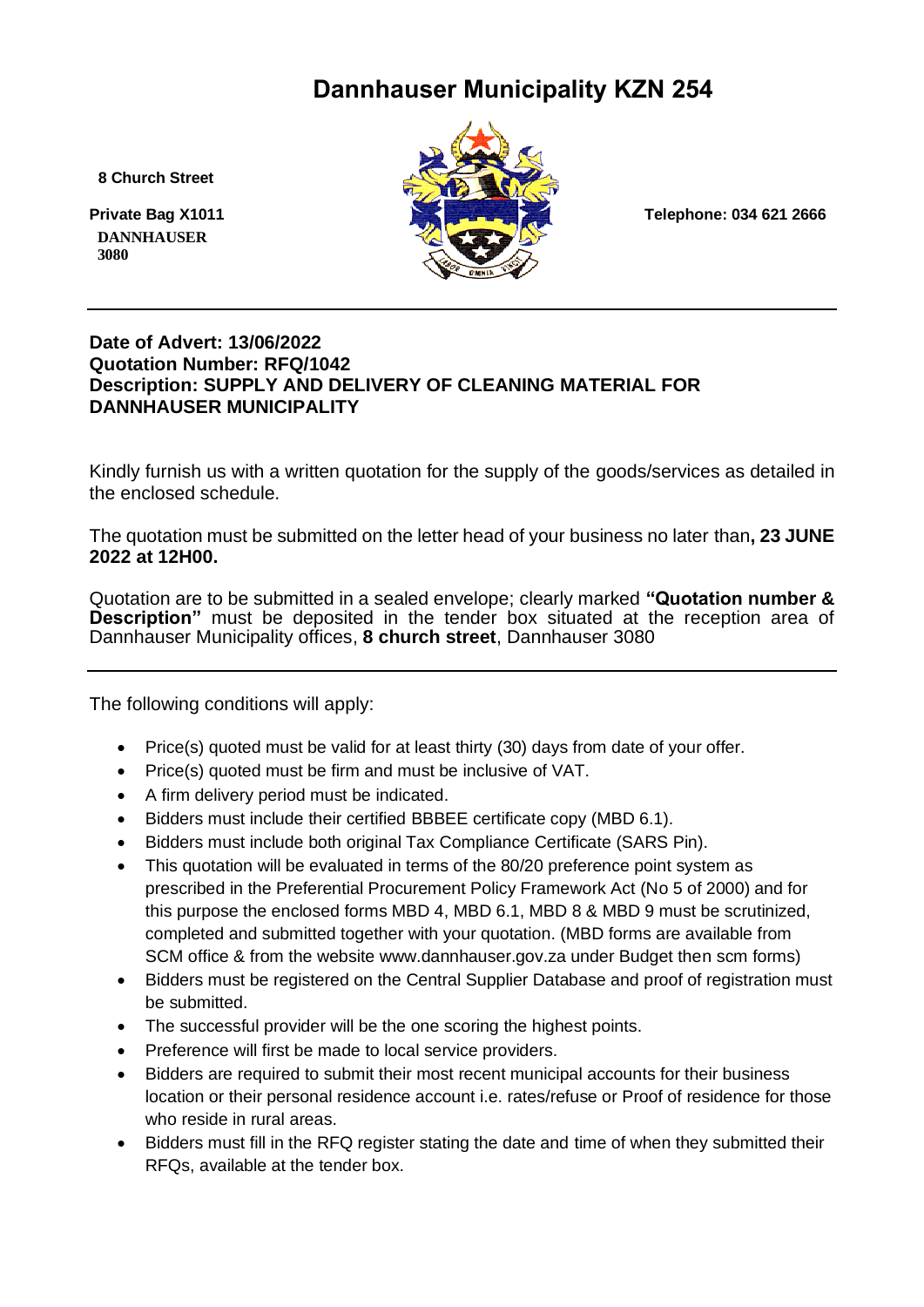- Bidders must be registered on The Dannhauser Municipality Suppliers database, forms are available from the website www.dannhauser.gov.za & from reception.
- Dannhauser Municipality does not bind itself to accept the lowest, or any quote.
- The Municipality reserves the right to withdraw any invitation to quotations/proposal and/or to re-advertise or to reject any quotations/proposal or to accept a part of it.
- The municipality reserve the right to appoint a portion or split the service to a service provider.
- The Municipality does not bind itself to accepting the lowest quotations/proposal or award a contract to the bidder scoring the highest number of points.

NB: No quotations will be considered from persons in the service of the state<sup>i</sup>

## **Failure to comply with these conditions may invalidate your offer.**

## **SCHEDULE**

# DESCRIPTION**: QUOTATIONS FROM SUITABLE AND QUALIFIED SERVICE PROVIDERS AS PER BELOW SCHEDULE:**

# **SUPPLY AND DELIVERY OF CLEANING MATERIAL FOR DANNHAUSER MUNICIPALITY**

### **AS PER ATTACHED LIST**

| Handy Andy 750ml<br>1.                                      | X30             |
|-------------------------------------------------------------|-----------------|
| 2. Sunlight 750ml                                           | X40             |
| Domestos 750ml<br>3.                                        | X30             |
| Air Freshener Glade or Citrus 180ml<br>$\mathbf{4}_{\cdot}$ | X30             |
| 5.<br>Mr Min 275ml                                          | X40             |
| 6.<br>Hand Wash Dettol original 250ml                       | X15             |
| 7.<br>Doom Multi insect spray 300ml                         | X15             |
| Toilet Paper Baby soft 2ply<br>8.                           | 500             |
| Windowlean 750ml<br>9.                                      | X20             |
| 10. Rooibos Tea bags 800g                                   | X <sub>10</sub> |
| 11. Ellis Brown 1kg                                         | X50             |
| 12. Ricoffy 1.5kg                                           | X10             |
| 13. Hullet White Sugar 10kg                                 | X <sub>1</sub>  |
| 14. Brown Sugar 10kg                                        | X <sub>2</sub>  |
| 15. Harpic 750ml                                            | X10             |
| 16. Joko Tea bags 2.5g                                      | X <sub>5</sub>  |
| 17. Cremora 1kg                                             | X <sub>10</sub> |
| 18. Pine Gel 20 litres                                      | X5              |